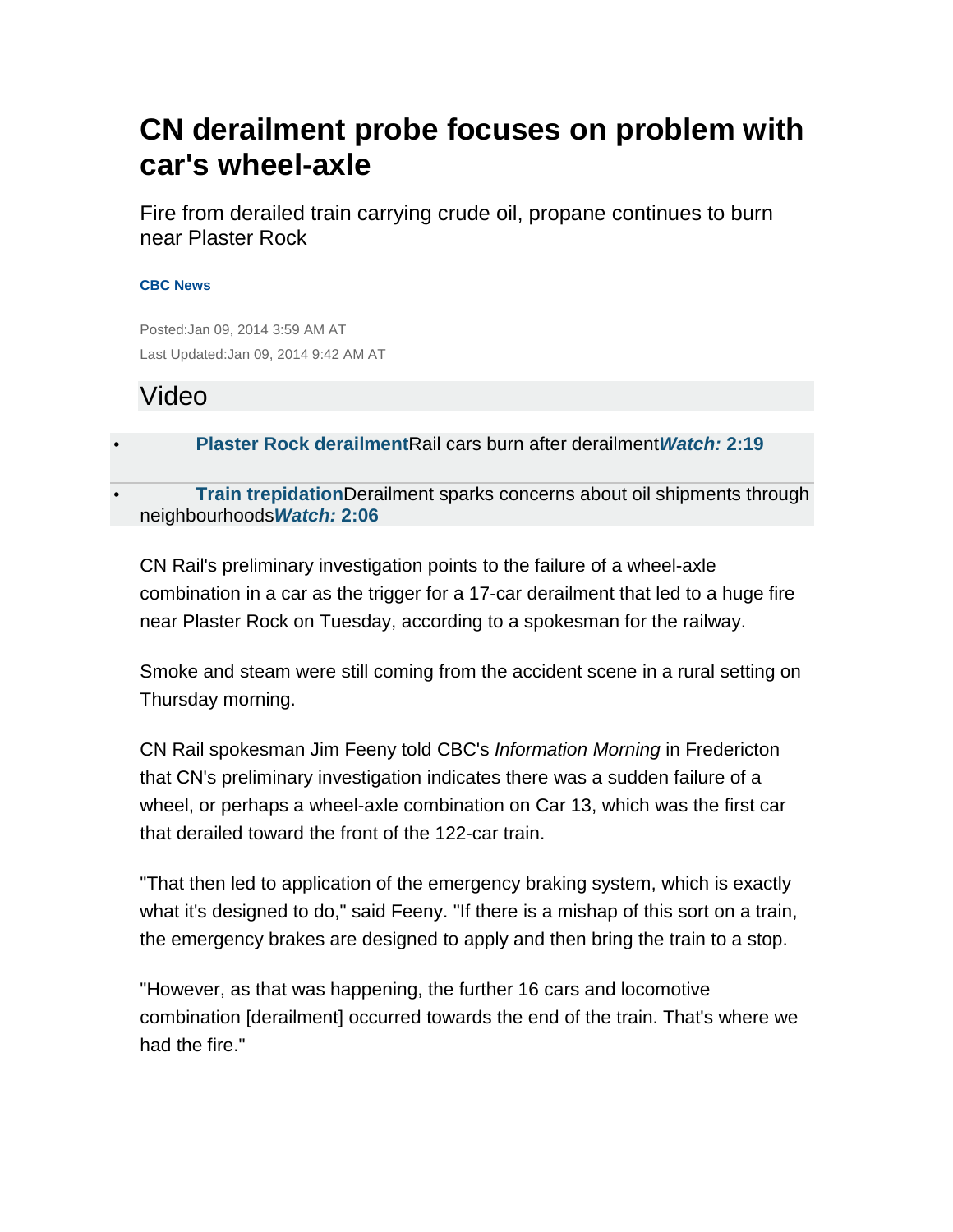Among the 16 cars that derailed at the end of the train were five cars carrying crude oil and four cars filled with liquefied petroleum gas.

Each tank car can carry between 550 and 650 barrels of oil, according to the Rail Association of Canada.

Feeny said there have been derailments in the past involving the failure of a train wheel, or wheel-axle combination.

Investigators will now need to determine the sequence of events, he said.

"What happened first? Was there a problem with the wheel? Did that lead to a problem with the axle?" he said.

"We have a preliminary indications. What we don't have is a definitive analysis of the chain of events yet. That will take some time."

The federal Transportation Safety Board said it is eager to get a closer look at the wreck Thursday.

The TSB is in charge of the investigation. It has a news conference scheduled for Plaster Rock on Thursday to give more details about the investigation.

- **CN derailment near Plaster Rock involved mechanical failure**
- **Readers call for tougher rail rules, pipelines after derailment**

Air and ground assessments of the area are expected to continue.

The CN freight train jumped the tracks and caught fire late Tuesday near the village of Plaster Rock.

- **TSB says CN Rail failed to report hundreds of derailments, collisions**
- **Rail safety: Train operators breaking more rules in recent years**

The train was headed east from Toronto to Moncton, N.B.

The crude oil was from Western Canada, said Claude Mongeau, president and CEO of CN Rail, at a news conference in Plaster Rock on Wednesday.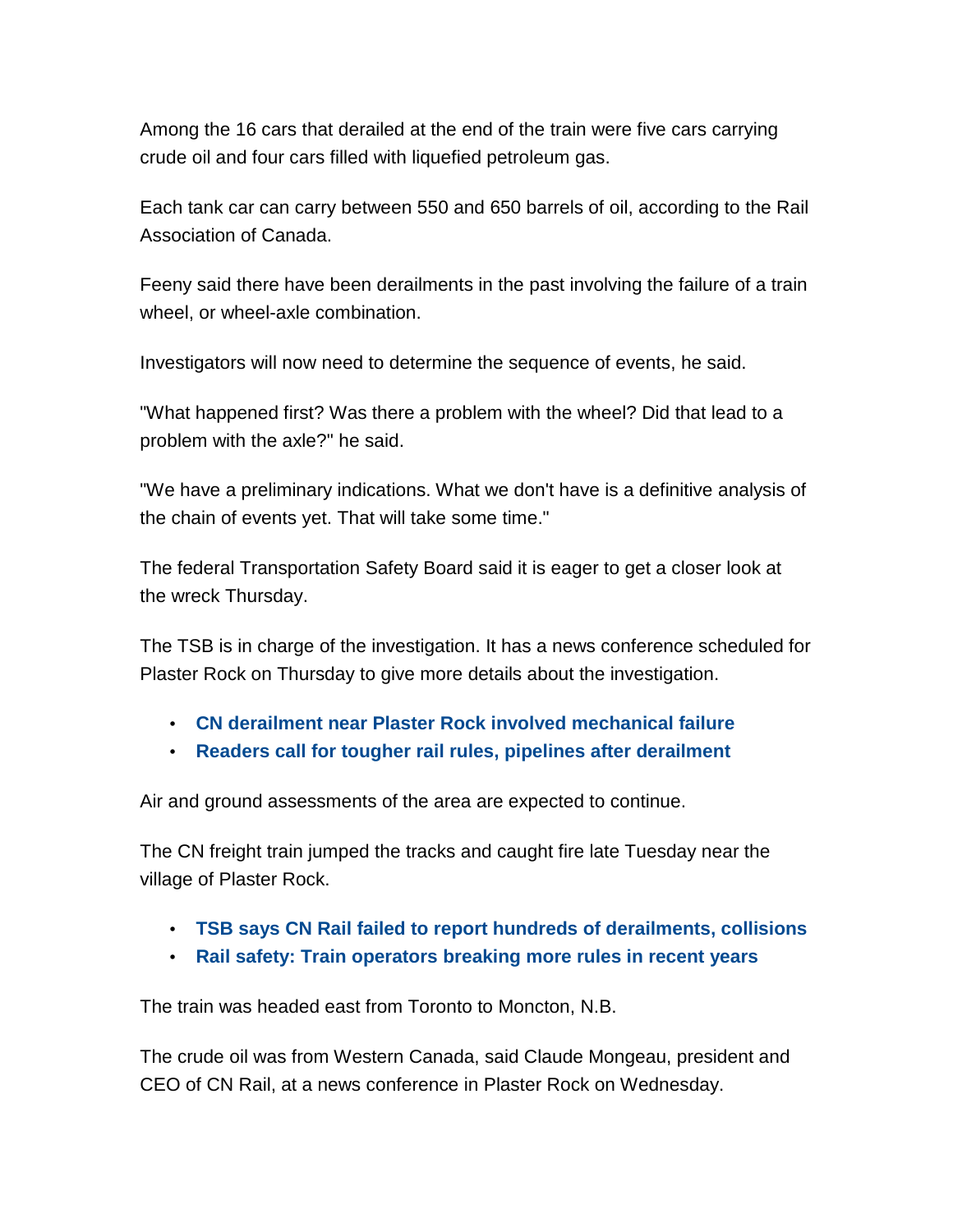The crude oil and propane were destined for the Irving Oil refinery in Saint John, he said.

It is not known if the crude oil was heavy crude, or the potentially more explosive Bakken crude, which comes from North Dakota and southern Saskatchewan and Manitoba.

Bakken crude was involved in the massive derailment and explosion in Lac-Mégantic, Que., in August 2013 that killed 47 people. That shipment was also destined for the Saint John refinery.

Aerial images from the scene near Plaster Rock show a jumble of burning cars strewn across the tracks in a wooded area.

No one was injured, but about 150 people living in nearby homes were told to leave soon after the train derailed.

### **54 derailments in N.B. since 2003**

Fifty-four trains carrying dangerous goods have derailed across New Brunswick over the past decade, CBC News has learned.

A train that caught fire in Wapske, N.B., was carrying propane and crude oil at the time of the derailment. (Google)

The 2003-12 figures come from a TSB database of reported rail occurrences obtained by CBC News as part of an ongoing investigation into rail safety.

Nearly a quarter of those reported derailments involving dangerous goods cars — 13 in total — happened in what's known as the Napadogan subdivision, an area that includes the tracks where yesterday's derailment took place. However, the subdivision hasn't had a dangerous goods car derailment for the past five years, since 2007.